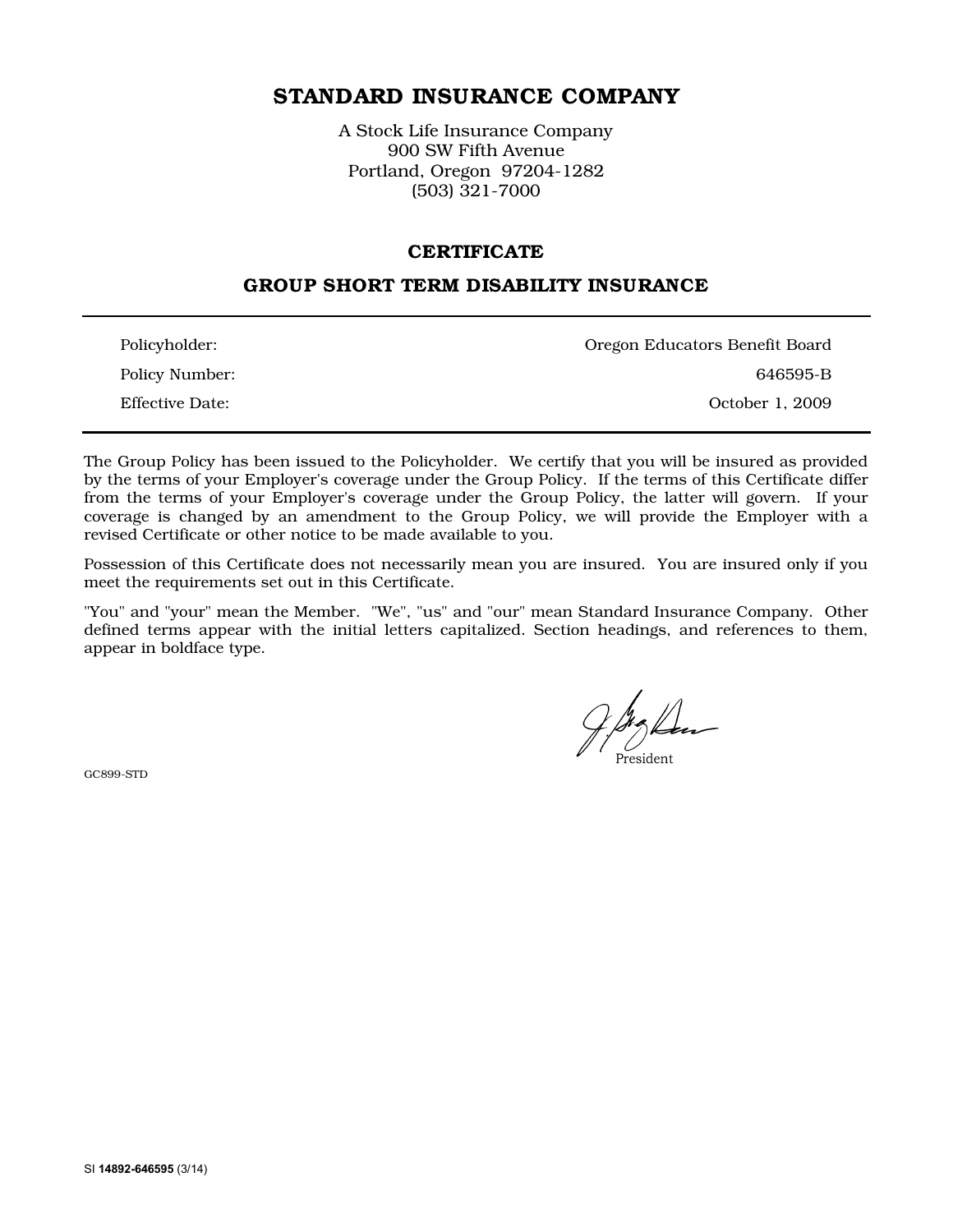# **Table of Contents**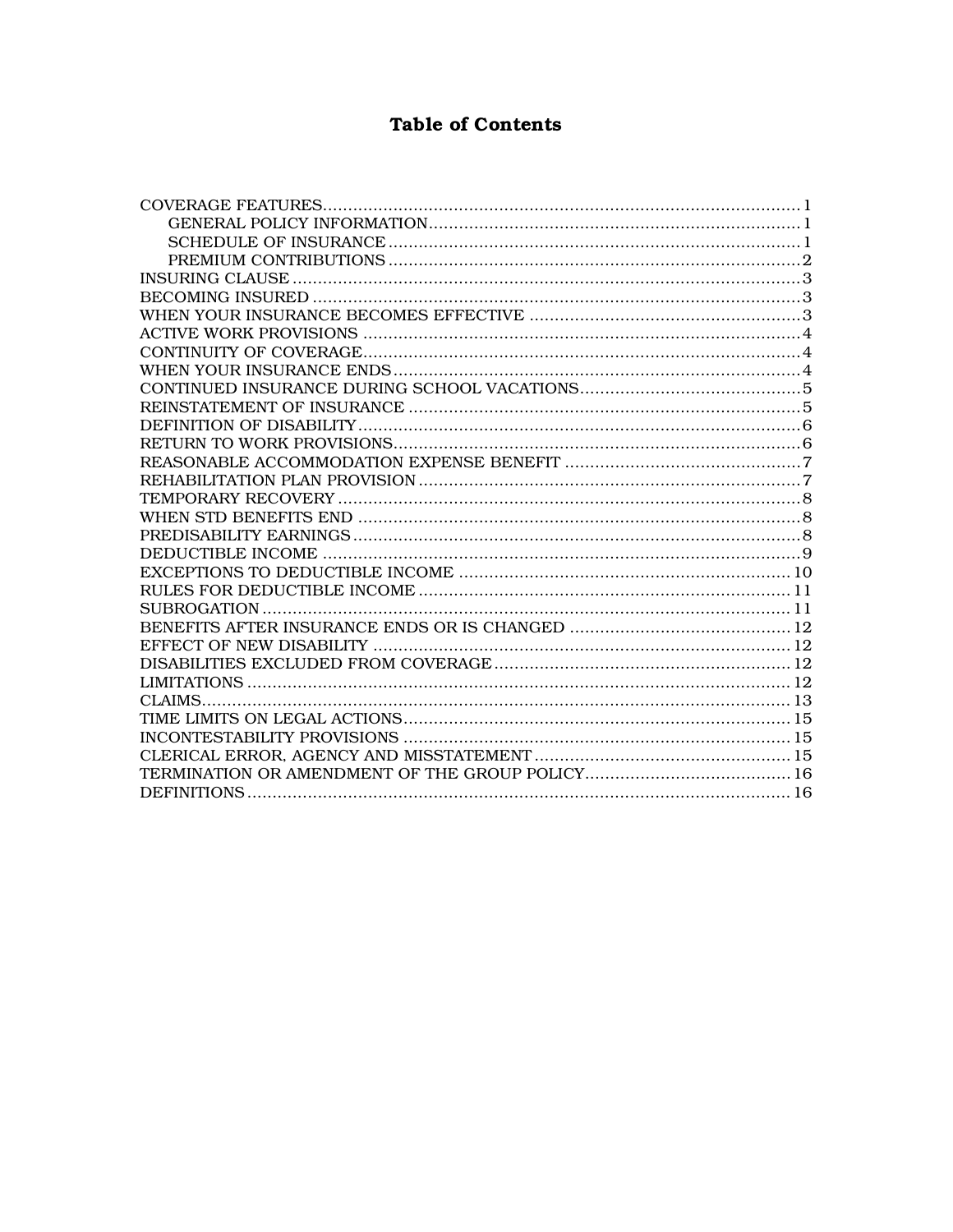# Index of Defined Terms

Active Work, Actively At Work, 4 Allowable Periods, 8 Annual Enrollment Period, 1, 16

Benefit Waiting Period, 2, 16

Contract, 16

Deductible Income, 9 Disabled, 6 Donated Amounts, 9

Eligibility Waiting Period, 1 Employer, 17 Employer(s), 1

Group Policy, 17 Group Policy Effective Date, 1 Group Policy Number, 1

Hospital, 17

Initial Enrollment Period, 2 Injury, 17

Mandatory, 17 Material Duties, 6 Maximum Benefit Period, 2, 17 Maximum STD Benefit, 2 Member, 1, 3

Mental Disorder, 17 Minimum STD Benefit, 2

OEBB, 1 Own Occupation, 6

Partially Disabled, 6 Physical Disease, 17 Physician, 17 Policyholder, 1 Predisability Earnings, 8 Pregnancy, 17 Prior Plan, 17 Proof Of Loss, 13

Qualified Status Change, 1

Reasonable Accommodation Expense Benefit, 7 Rehabilitation Plan, 7

Severance Pay, 9 STD Benefit, 2, 17

Temporary Recovery, 8

Voluntary, 17

War, 12 Work Earnings, 7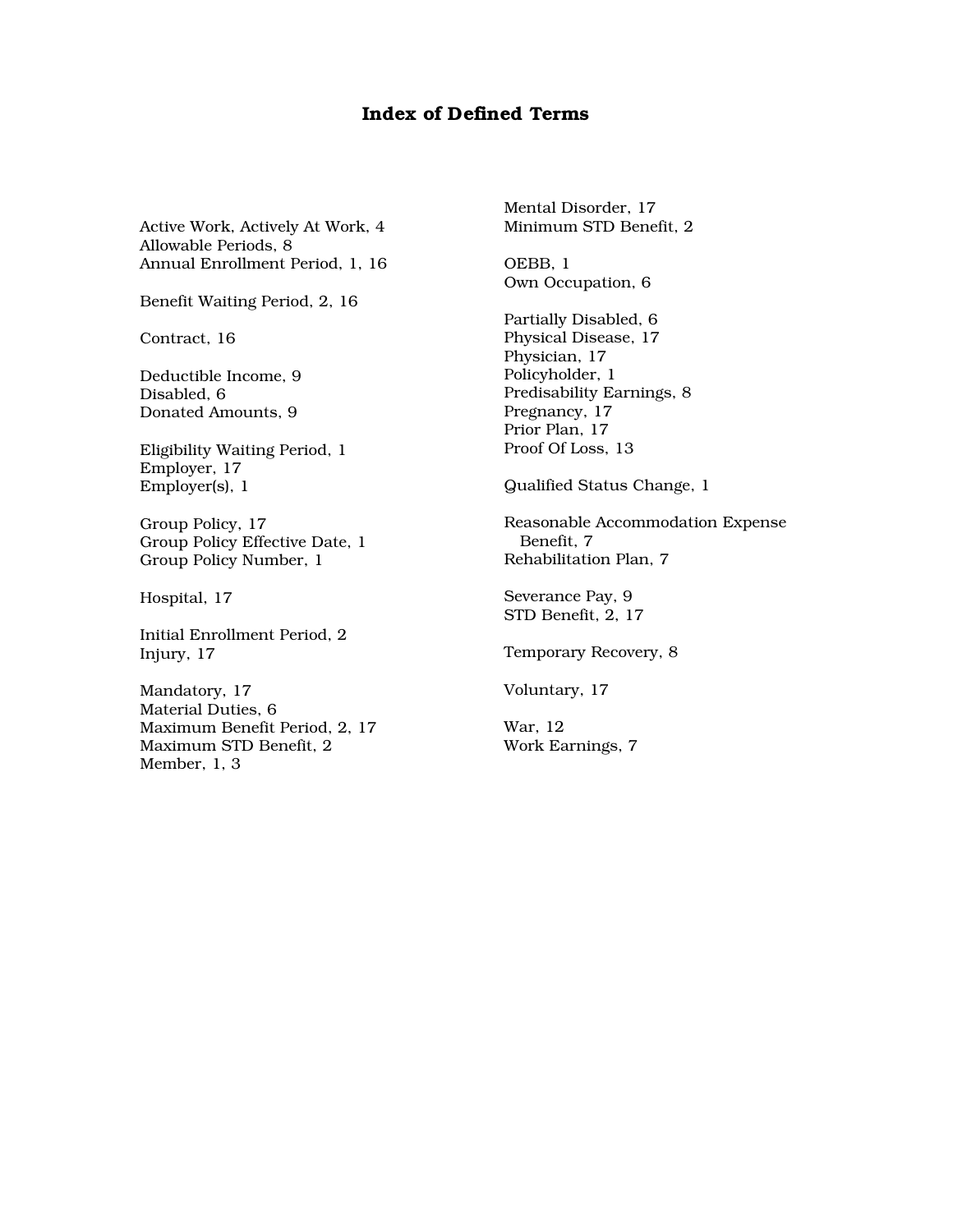### COVERAGE FEATURES

This section contains many of the features of your short term disability (STD) insurance. Other provisions, including exclusions, limitations, and Deductible Income appear in other sections. Please refer to the text of each section for full details. The Table of Contents and the Index of Defined Terms help locate sections and definitions.

| <b>GENERAL POLICY INFORMATION</b> |                                                                                                                                                                                                                                                                                                                                                                                  |  |
|-----------------------------------|----------------------------------------------------------------------------------------------------------------------------------------------------------------------------------------------------------------------------------------------------------------------------------------------------------------------------------------------------------------------------------|--|
| Group Policy Number:              | 646595-B                                                                                                                                                                                                                                                                                                                                                                         |  |
| Policyholder:                     | Oregon Educators Benefit Board                                                                                                                                                                                                                                                                                                                                                   |  |
| $Emplover(s)$ :                   | Local Governments as defined by the Oregon Educators<br>Benefit Board's (OEBB) administrative rules and generally<br>a city, county or special district in Oregon that<br>participates in OEBB and elects to participate under the<br>Group Policy. Special district means any district listed in<br>ORS chapter 198 "Special Districts Generally," or as<br>determined by OEBB. |  |
| Group Policy Effective Date:      | October 1, 2009                                                                                                                                                                                                                                                                                                                                                                  |  |
| Policy Issued in:                 | Oregon                                                                                                                                                                                                                                                                                                                                                                           |  |

Member means:

- 1. An Active Eligible Employee of an Employer, as defined in Oregon Administrative Rules (OAR) 111-010-0015; and
- 2. Actively At Work (for purposes of the Member definition, Actively At Work will include regularly scheduled days off, holidays, or vacation days, so long as the person is capable of Active Work on those days).

Member does not include a full-time member of the armed forces of any country.

#### SCHEDULE OF INSURANCE

Eligibility Waiting Period: Local Governments as defined by the Oregon Educators Benefit Board's (OEBB) administrative rules and generally a city, county or special district in Oregon that participates in OEBB and elects to participate under the Group Policy. Special district means any district listed in ORS chapter 198 "Special Districts Generally," or as determined by OEBB.

Eligibility Waiting Period means the period you must be a Member before you become eligible for insurance.

Note: You may apply for Voluntary coverage only (a) within 31 days after becoming eligible, (b) during an Annual Enrollment Period, and (c) at a Qualified Status Change, as provided under OAR 111-040- 0400. Coverage may be subject to a late enrollment penalty, as described below.

Annual Enrollment Period means the period designated each year by the Policyholder when you may change insurance elections.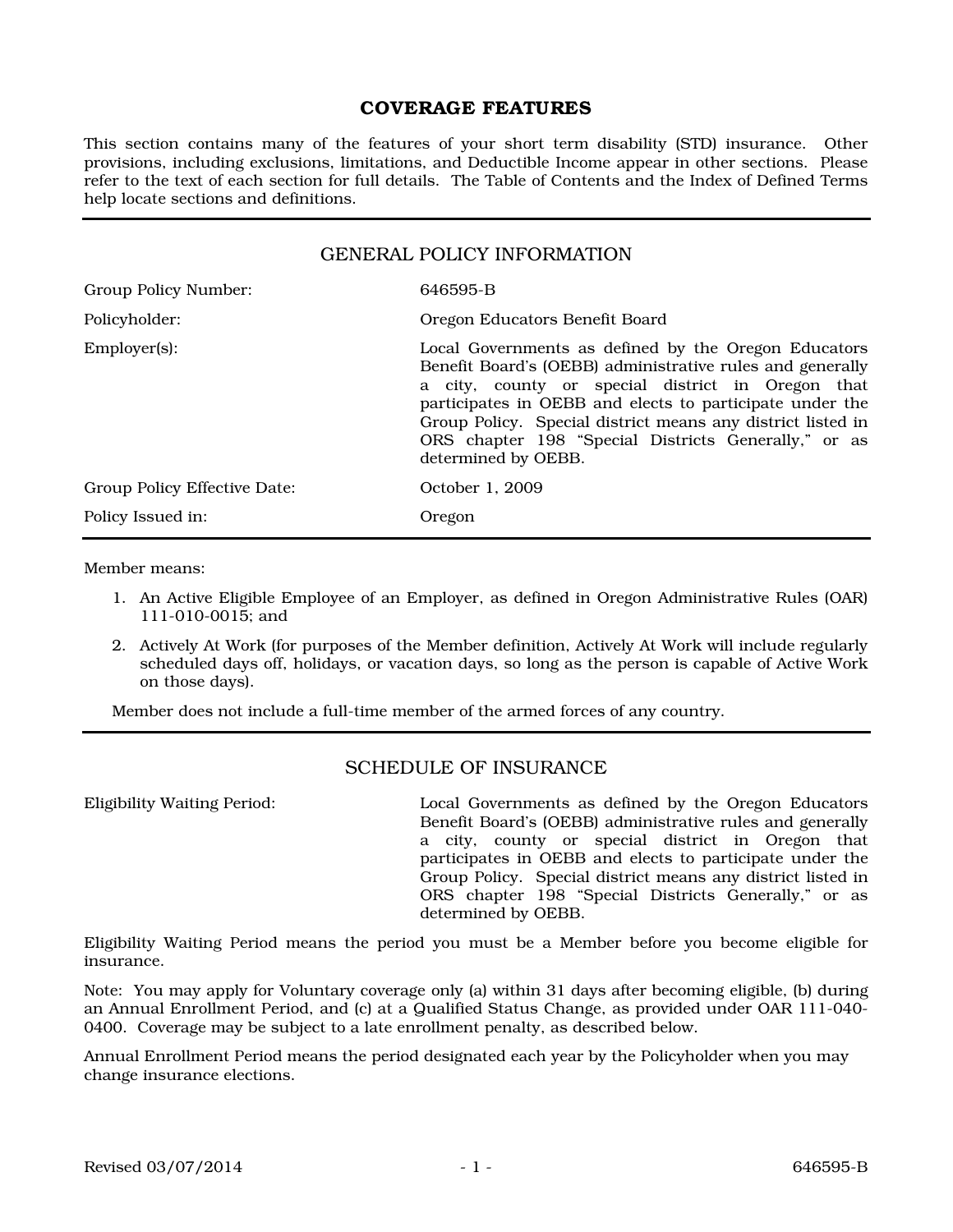The Employer elects one of the following STD Benefits for each of its employee groups:

| STD Benefit:         | 60% of the first \$2,500 of your Predisability Earnings,<br>reduced by Deductible Income.     |
|----------------------|-----------------------------------------------------------------------------------------------|
|                      | 66 2/3% of the first \$2,250 of your Predisability Earnings,<br>reduced by Deductible Income. |
|                      | 70% of the first \$2,143 of your Predisability Earnings,<br>reduced by Deductible Income.     |
| Maximum STD Benefit: | \$1,500 before reduction by Deductible Income.                                                |
| Minimum STD Benefit: | <b>S15</b>                                                                                    |

The Employer elects one of the following Benefit Waiting Periods for each of its employee groups:

| Benefit Waiting Period: | 7 days  |
|-------------------------|---------|
|                         | 14 days |
|                         | 30 days |

Late Enrollment Penalty: With respect to Members with Voluntary insurance who applied *after* the Initial Enrollment Period and who have been insured continuously under the Group Policy for fewer than 12 months, the Benefit Waiting Period for a Disability caused by Physical Disease, Pregnancy or Mental Disorder will be 60 days.

Initial Enrollment Period for

Voluntary insurance: The 31-day period beginning on the date you become eligible.

The Employer elects one of the following Maximum Benefit Periods for each of its employee groups:

| Maximum Benefit Period: | 60 days |
|-------------------------|---------|
|                         | 90 days |

However, STD Benefits will end on the date long term disability benefits become payable to you under a group plan provided by your Employer, even if that occurs before the end of the Maximum Benefit Period.

If you are Disabled for less than one full week, we will pay one-seventh of the STD Benefit for each day of Disability.

### PREMIUM CONTRIBUTIONS

Insurance is: Mandatory\* or Voluntary, as elected by your Employer

\* The Employer may elect to include the cost of coverage in the Member's gross earnings.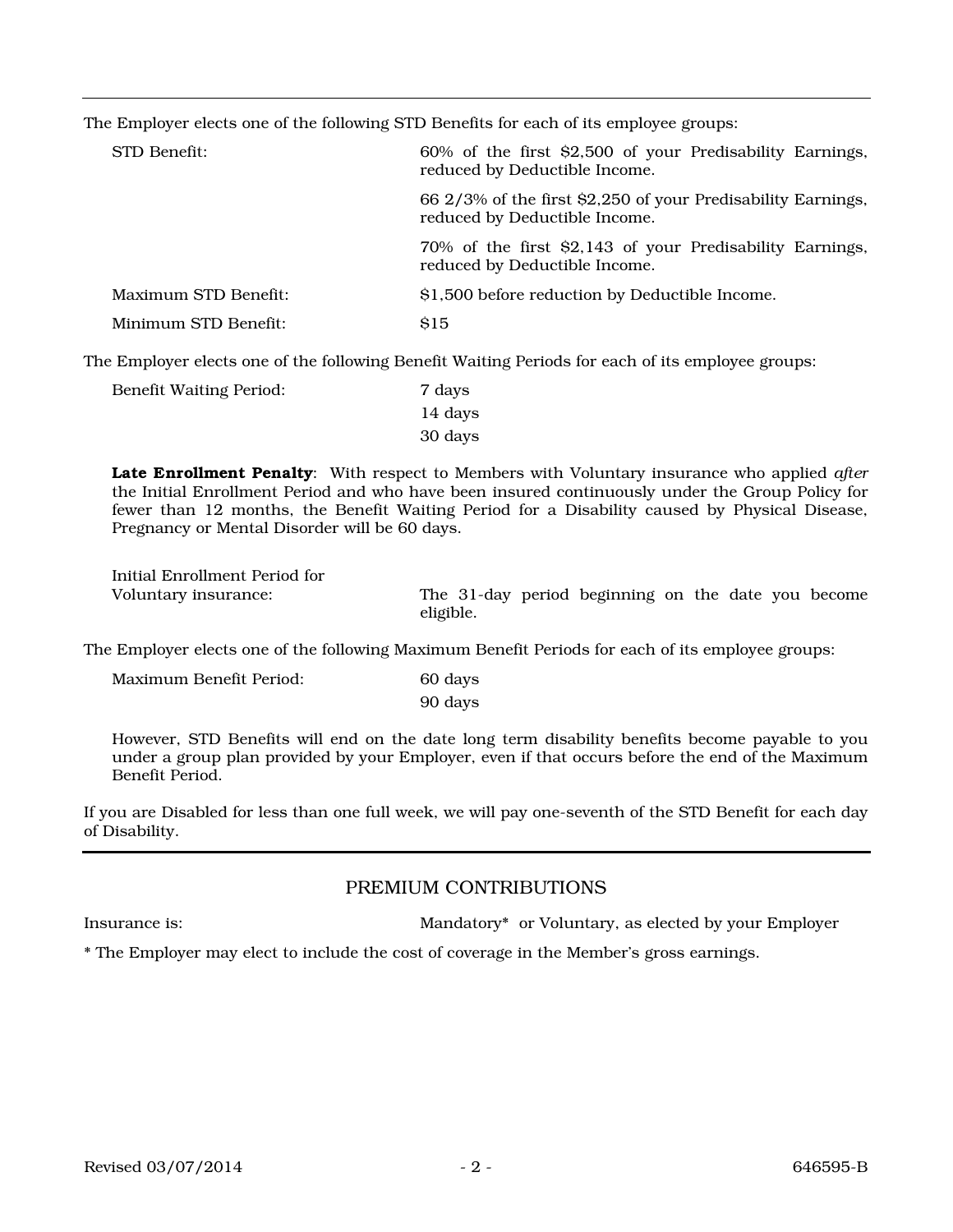### INSURING CLAUSE

If you become Disabled while insured under the Group Policy, we will pay STD Benefits according to the terms of the Group Policy after we receive Proof Of Loss satisfactory to us.

ST.IC.OT.1

# BECOMING INSURED

To become insured you must be a Member, complete your Eligibility Waiting Period, and meet the requirements in Active Work Provisions and When Your Insurance Becomes Effective.

You are a Member if you are:

- 1. An Active Eligible Employee of an Employer, as defined in Oregon Administrative Rules (OAR) 111-010-0015; and
- 2. Actively At Work (for purposes of the Member definition, Actively At Work will include regularly scheduled days off, holidays, or vacation days, so long as the person is capable of Active Work on those days).

You are not a Member if you are a full-time member of the armed forces of any country.

Eligibility Waiting Period means the period you must be a Member before you become eligible for insurance. Your Eligibility Waiting Period is shown in the Coverage Features.

(VAR MBR DEF) ST.BI.OT.1X

### WHEN YOUR INSURANCE BECOMES EFFECTIVE

A. When Insurance Becomes Effective

Subject to the **Active Work Provisions**, your insurance becomes effective as follows:

1. Mandatory Insurance

Mandatory insurance becomes effective on the date you become eligible.

2. Voluntary Insurance

You must apply in writing for Voluntary insurance and agree to pay premiums. If you do not apply within 31 days after becoming eligible, you may only apply during an Annual Enrollment Period or at a Qualified Status Change as provided under OAR 111-040-0400. Voluntary insurance becomes effective on:

- a. The date you become eligible, if you apply on or before that date.
- b. The first day of the calendar month following the date you apply, if you apply within 31 days after you become eligible.
- c. The first day of the calendar month following the later of (a) the date you apply, or (b) the date of the Qualified Status Change, if you apply at a Qualified Status Change as provided under OAR 111-040-0400.
- d. The first day of the plan year following the date you apply, if you apply during an Annual Enrollment Period.

Late Enrollment Penalty: If you do not apply during the Initial Enrollment Period, then until you have been insured under the Group Policy for 12 consecutive months, you will have a longer Benefit Waiting Period for Disabilities caused by Physical Disease, Pregnancy or Mental Disorder. The Initial Enrollment Period and applicable Benefit Waiting Periods are shown in Coverage Features.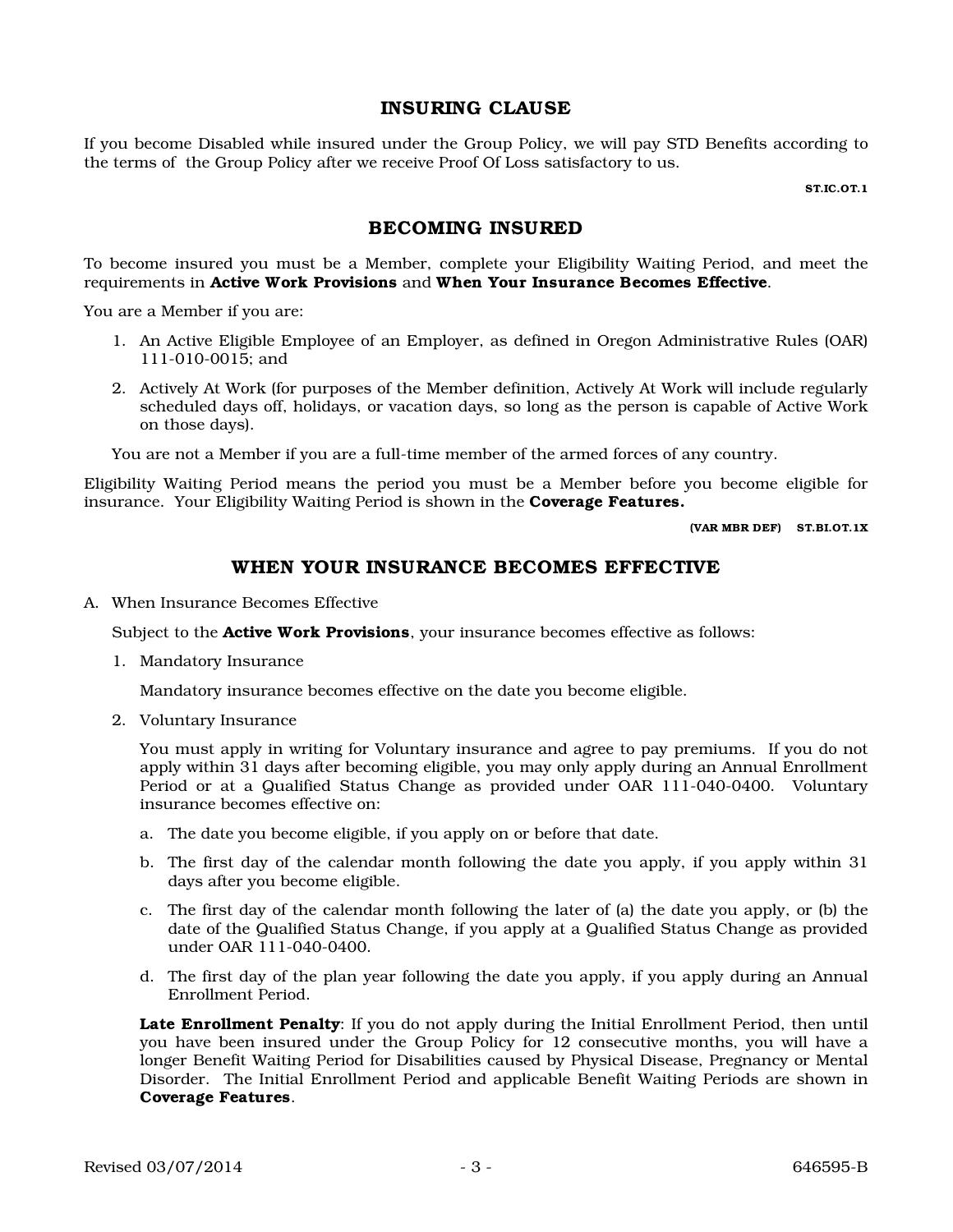#### B. Takeover Provision

If you were insured under the Prior Plan on the day before the effective date of your Employer's coverage under the Group Policy, your Eligibility Waiting Period is waived on the effective date of your Employer's coverage under the Group Policy.

ST.EF.OT.3X

### ACTIVE WORK PROVISIONS

A. Active Work Requirement

You must be capable of Active Work on the day before the scheduled effective date of your insurance or your insurance will not become effective as scheduled. If you are incapable of Active Work because of Physical Disease, Injury, Pregnancy or Mental Disorder on the day before the scheduled effective date of your insurance, your insurance will not become effective until the day after you complete one full day of Active Work as an eligible Member.

Active Work and Actively At Work mean performing with reasonable continuity the Material Duties of your Own Occupation at your Employer's usual place of business.

B. Changes In Insurance

This Active Work requirement also applies to any increase in your insurance.

ST.AW.OT.1

### CONTINUITY OF COVERAGE

If you were insured under the Prior Plan on the day before the effective date of your Employer's coverage under the Group Policy, you can become insured on effective date of your Employer's coverage without meeting the Active Work requirement. See Active Work Provisions.

The STD Benefit payable for a period of continuous Disability beginning before you meet the Active Work requirement will be:

- 1. The weekly benefit that would have been payable under the terms of the Prior Plan if it had remained in force; reduced by
- 2. Any benefits payable under the Prior Plan.

There is no Minimum STD Benefit if there is a reduction by benefits payable under the Prior Plan.

ST2.CC.07

#### WHEN YOUR INSURANCE ENDS

Your insurance ends automatically on the earliest of:

- 1. The date the last period ends for which a premium contribution was made for your insurance.
- 2. The date the Group Policy terminates.
- 3. The date your employment terminates.
- 4. The date your Employer ceases to participate under the Group Policy.
- 5. The date your Employer ceases to make Short Term Disability Insurance available to employees in your classification.
- 6. The date you cease to be a Member. However, your insurance will be continued during the following periods when you are absent from Active Work, unless it ends under any of the above.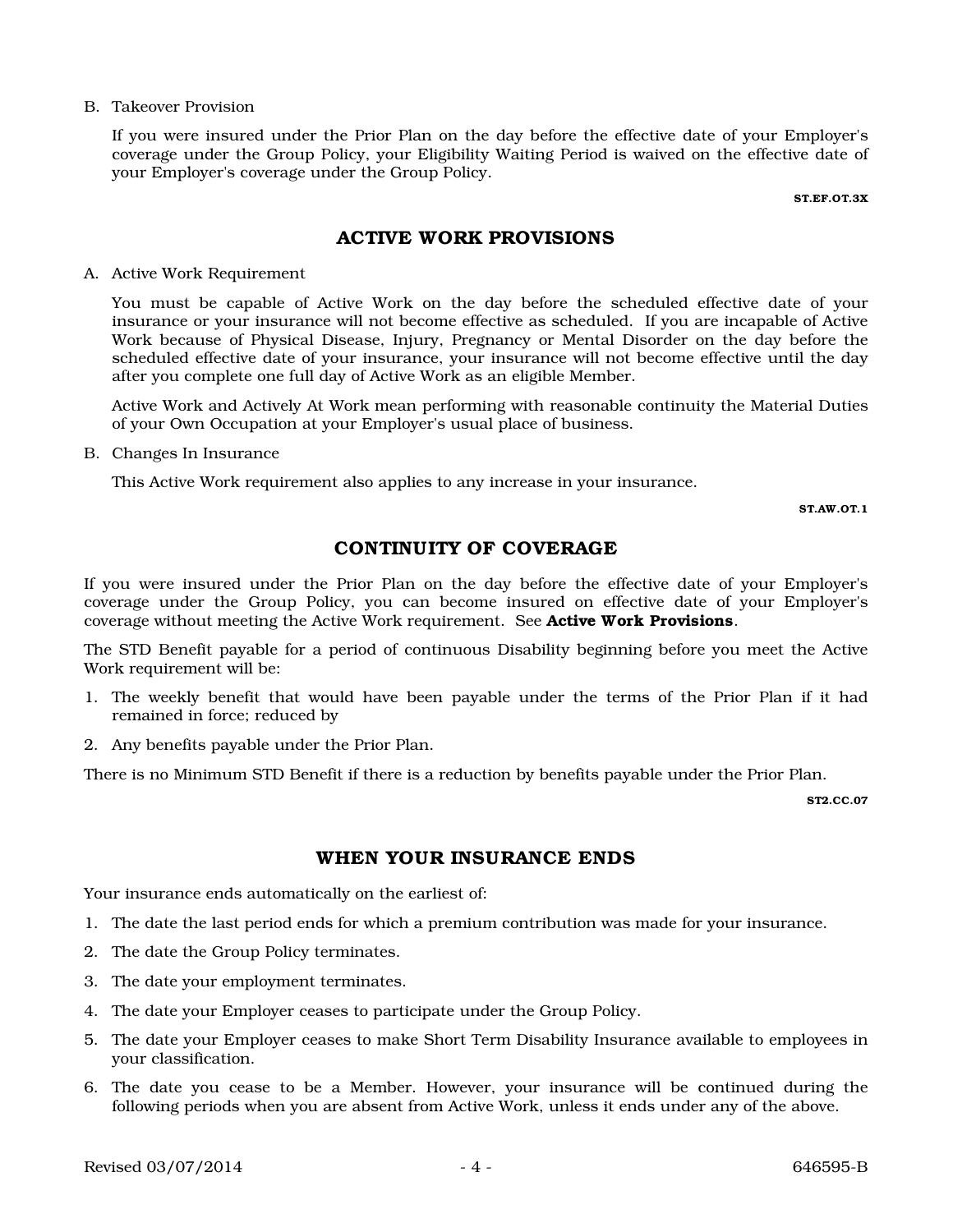- a. During the first 90 days of a temporary or indefinite administrative or involuntary leave of absence or sick leave, provided your Employer is paying you at least the same Predisability Earnings paid to you immediately before you ceased to be a Member. A period when you are absent from Active Work as part of a severance or other employment termination agreement is not a leave of absence, even if you are receiving the same Predisability Earnings.
- b. During a leave of absence if continuation of your insurance under the Group Policy is required by a state-mandated family or medical leave act or law.
- c. During any other temporary leave of absence approved by your Employer in advance and in writing and scheduled to last the period allowed under OEBB's administrative rules, a separate OEBB rule, a collective bargaining agreement, or a documented district policy in effect on January 31, 2008. A period of Disability is not a leave of absence.
- d. During the Benefit Waiting Period and while STD Benefits are payable.

ST.EN.OT.1X

### CONTINUED INSURANCE DURING SCHOOL VACATIONS

If you cease to be a Member because of a school break or vacation, your insurance will be continued during that period.

ST.SV.OT.1

### REINSTATEMENT OF INSURANCE

If your insurance ends, you may become insured again as a new Member. However, the following will apply:

- 1. If you cease to be a Member because of a covered Disability, your insurance will end. However, if you become a Member again immediately after the later of the dates in a. and b., below, the Eligibility Waiting Period will be waived.
	- a. The date STD Benefits end;
	- b. If you are covered under a group long term disability policy issued by us to the Policyholder, the date long term disability benefits end, provided the long term disability benefits are payable for the same Disability.
- 2. If you cease to be a Member because of a Disability that is not covered solely because of the exclusion for work related Disabilities, your insurance will end. However, if you become a Member again immediately after workers' compensation temporary benefits end, the Eligibility Waiting Period will be waived.
- 3. If your insurance ends because you fail to make a required premium contribution and you become insured again, then until you have been insured again under the Group Policy for 12 consecutive months, your Benefit Waiting Period for a Disability caused by Physical Disease, Pregnancy or Mental Disorder will be 60 days.
- 4. If your insurance ends because you are on a federal or state-mandated family or medical leave of absence, and you become a Member again immediately following the period allowed, your insurance will be reinstated pursuant to the federal or state-mandated family or medical leave act or law.
- 5. In no event will insurance be retroactive.

(NONOCC) ST.RE.OT.1X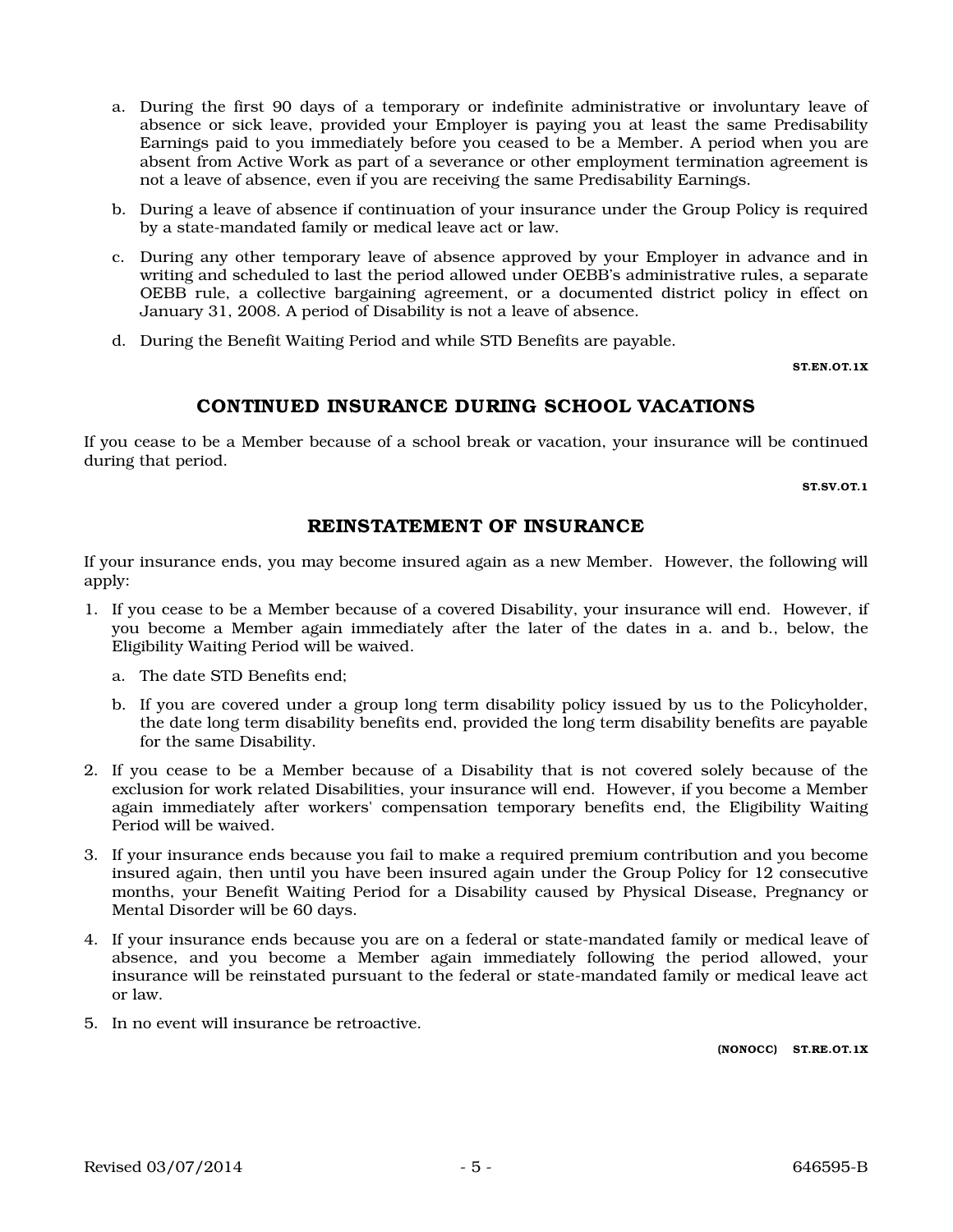# DEFINITION OF DISABILITY

You are Disabled if you meet either of the following definitions:

- A. Own Occupation Definition Of Disability; or
- B. Partial Disability Definition.
- A. Own Occupation Definition Of Disability

You are required to be Disabled only from your Own Occupation. You are Disabled from your Own Occupation if, as a result of Physical Disease, Injury, Pregnancy or Mental Disorder, you are unable to perform the Material Duties of your Own Occupation with reasonable continuity.

Note: You are not Disabled merely because your right to perform your Own Occupation is restricted, including a restriction or loss of license.

You may work in another occupation while you meet the Own Occupation definition of Disability. However, you will no longer be Disabled when your Work Earnings from another occupation exceed 85% of your Predisability Earnings.

Own Occupation means any employment, business, trade, profession, calling or vocation that involves Material Duties of the same general character as the usual occupation you are ordinarily performing for your Employer when Disability begins. In determining your Own Occupation, we are not limited to looking at the way you perform your job for your Employer, but we may also look at the way the occupation is generally performed in the national economy. If your Own Occupation involves the rendering of professional services and you are required to have a professional or occupational license in order to work, your Own Occupation is as broad as the scope of your license.

Material Duties means the essential tasks, functions and operations, and the skills, abilities, knowledge, training and experience, generally required by employers from those engaged in a particular occupation, that cannot be reasonably modified or omitted. In no event will we consider working an average of more than 40 hours per week to be a Material Duty.

B. Partial Disability Definition

You are Partially Disabled when you work and, as a result of Physical Disease, Injury, Pregnancy or Mental Disorder, you are unable to earn 85% of your Predisability Earnings or more.

Your Work Earnings may be Deductible Income. See Return To Work Provisions and Deductible Income.

ST2.DD.13X

### RETURN TO WORK PROVISIONS

A. Return To Work Incentive

You may serve your Benefit Waiting Period while working if you meet the Own Occupation definition of Disability.

You are eligible for the Return To Work Incentive on the first day you work after the Benefit Waiting Period if STD Benefits are payable on that date.

Your Work Earnings will be Deductible Income as determined in 1., 2. and 3.

- 1. Determine the amount of your STD Benefit as if there were no Deductible Income, and add your Work Earnings to that amount.
- 2. Determine 100% of your Predisability Earnings.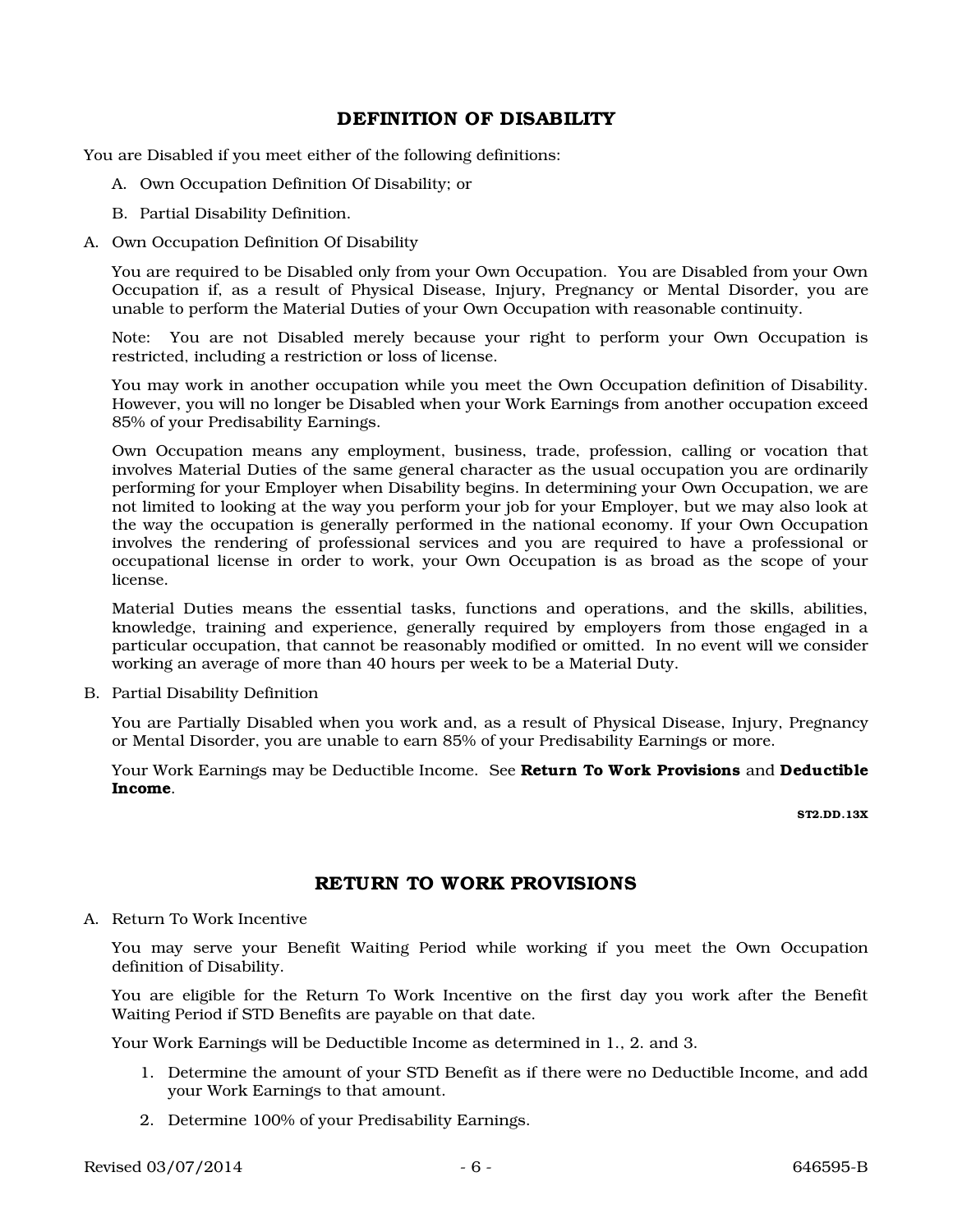- 3. If 1. is greater than 2., the difference will be Deductible Income.
- B. Work Earnings Definition

Work Earnings means your gross weekly earnings from work you perform while Disabled. Work Earnings includes sick pay, vacation pay, annual or personal leave pay or other salary continuation earned or accrued while working.

Earnings from work you perform will be included in Work Earnings when you have the right to receive them. If you are paid in a lump sum or on a basis other than weekly, we will prorate your Work Earnings over the period of time to which they apply. If no period of time is stated, we will use a reasonable one.

In determining your Work Earnings we:

- 1. Will use the financial accounting method you use for income tax purposes, if you use that method on a consistent basis.
- 2. Will not be limited to the taxable income you report to the Internal Revenue Service.
- 3. May ignore expenses under section 179 of the IRC as a deduction from your gross earnings.
- 4. May ignore depreciation as a deduction from your gross earnings.
- 5. May adjust the financial information you give us in order to clearly reflect your Work Earnings.

If we determine that your earnings vary substantially from week to week, we may determine your Work Earnings by averaging your earnings over the most recent four-week period. You will no longer be Disabled when your average Work Earnings over the last four weeks exceed 85% of your Predisability Earnings.

ST.RW.OT.1X

### REASONABLE ACCOMMODATION EXPENSE BENEFIT

If you return to work in any occupation for any employer, not including self-employment, as a result of a reasonable accommodation made by such employer, we will pay that employer a Reasonable Accommodation Expense Benefit in an amount agreed to by us, but not to exceed the expenses incurred.

The Reasonable Accommodation Expense Benefit is payable only if the reasonable accommodation is approved by us in writing prior to its implementation.

ST.RA.OT.1

### REHABILITATION PLAN PROVISION

While you are Disabled you may qualify to participate in a Rehabilitation Plan. Rehabilitation Plan means a written plan, program or course of vocational training or education that is intended to prepare you to return to work.

To participate in a Rehabilitation Plan you must apply on our forms or in a letter to us. The terms, conditions and objectives of the plan must be accepted by you and approved by us in advance. We have the sole discretion to approve your Rehabilitation Plan.

An approved Rehabilitation Plan may include our payment of some or all of the expenses you incur in connection with the plan, including:

- a. Training and education expenses.
- b. Family care expenses.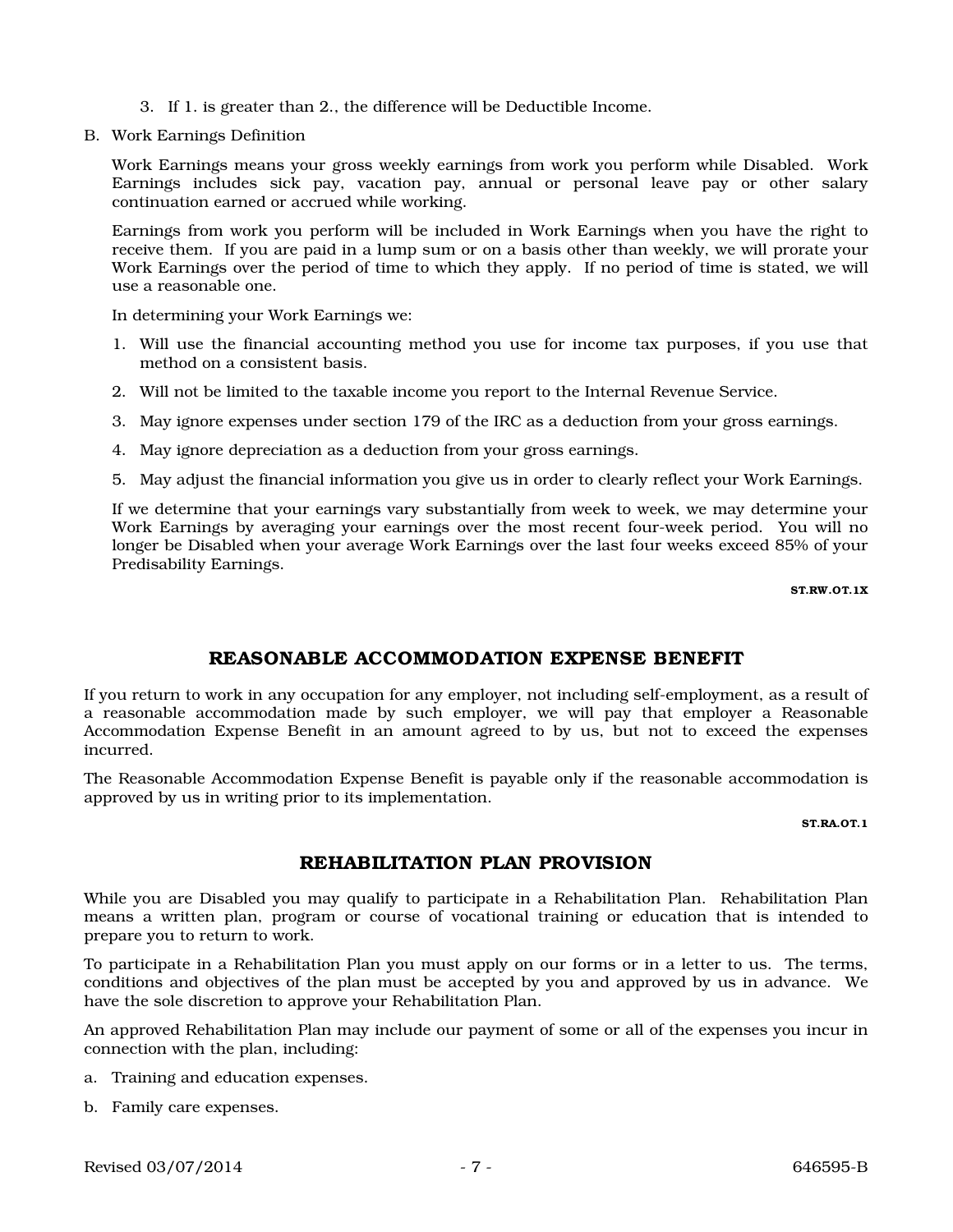- c. Job-related expenses.
- d. Job search expenses.

ST.RH.OT.1

### TEMPORARY RECOVERY

You may temporarily recover from your Disability during the Maximum Benefit Period, and then become Disabled again from the same cause or causes, without having to serve a new Benefit Waiting Period. Temporary Recovery means you cease to be Disabled for no longer than the applicable allowable period. See Definition Of Disability.

A. Allowable Period

The allowable period of recovery during the Maximum Benefit Period is a total of 30 days of recovery.

B. Effect Of Temporary Recovery

If your Temporary Recovery does not exceed the Allowable Period, the following will apply.

- 1. The Predisability Earnings used to determine your STD Benefit will not change.
- 2. The period of Temporary Recovery will not count toward your Maximum Benefit Period.
- 3. No STD Benefits will be payable for the period of Temporary Recovery.
- 4. No STD Benefits will be payable after benefits become payable to you under any other disability insurance plan under which you become insured during your period of recovery.
- 5. Except as stated above, the provisions of the Group Policy will be applied as if there had been no interruption of your Disability.

ST.TR.OT.2

### WHEN STD BENEFITS END

Your STD Benefits end automatically on the earliest of:

- 1. The date you are no longer Disabled.
- 2. The date your Maximum Benefit Period ends.
- 3. The date you die.
- 4. The date long term disability benefits become payable to you under a group long term disability policy, even if that occurs before the end of the Maximum Benefit Period.
- 5. The date benefits become payable to you under any other disability insurance plan under which you become insured through employment during a period of Temporary Recovery.
- 6. The date you fail to provide proof of continued Disability and entitlement to STD Benefits.

(REV LTD LIM) ST.BE.OT.3

#### PREDISABILITY EARNINGS

Your Predisability Earnings will be based on your earnings in effect on your last full day of Active Work. Any subsequent change in your earnings will not affect your Predisability Earnings.

Predisability Earnings means your weekly rate of earnings from your Employer, including:

1. Contributions you make through a salary reduction agreement with your Employer to: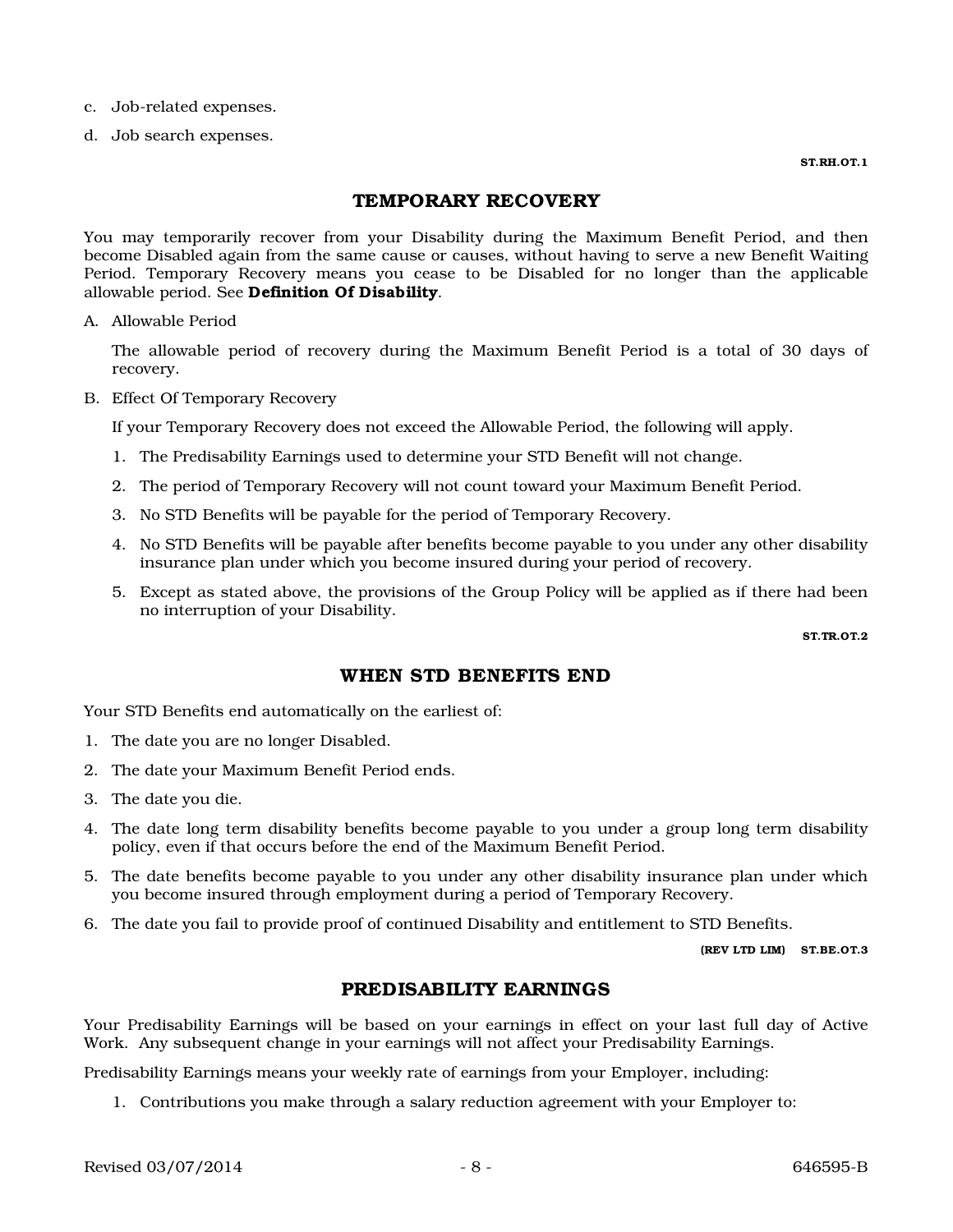- a. An Internal Revenue Code (IRC) Section  $401(k)$ ,  $403(b)$ ,  $408(k)$ ,  $408(p)$ , or  $457$  deferred compensation arrangement; or
- b. An executive nonqualified deferred compensation arrangement.
- 2. Shift differential pay.
- 3. Pay for coaching, mentoring and other extra duties you perform on an on-going basis and which is included by your Employer in your salary.
- 4. Amounts contributed to your fringe benefits according to a salary reduction agreement under an IRC Section 125 plan.

Predisability Earnings does not include:

- 1. Bonuses.
- 2. Commissions.
- 3. Overtime pay.
- 4. Stock options or stock bonuses.
- 5. Your Employer's contributions on your behalf to any deferred compensation arrangement or pension plan.
- 6. Any other extra compensation.

If you are paid on an annual contract basis, your weekly rate of earnings is one fifty-second (1/52nd) of your annual contract salary.

If you are any other salaried employee and you are paid fewer than 12 months each year, your weekly rate of earnings is your average weekly earnings during the preceding 52 weeks (or during your period of employment if less than 52 weeks).

If you are paid hourly, your weekly rate of earnings is based on your hourly pay rate multiplied by the average number of hours you worked per week during the preceding 52 weeks (or during your period of employment if less than 52 weeks), but not more than 40 hours.

(REG NO COM\_NO STOCK) ST.PD.OT.1X

#### DEDUCTIBLE INCOME

Subject to **Exceptions To Deductible Income**, Deductible Income means:

- 1. Sick pay, annual or personal leave pay, Severance Pay, or other salary continuation, including Donated Amounts, (but not vacation pay) paid to you by your Employer, if it exceeds the amount found in a., b., and c.
	- a. Determine the amount of your STD Benefit as if there were no Deductible Income, and add your sick pay or other salary continuation to that amount.
	- b. Determine 100% of your Predisability Earnings.
	- c. If a. is greater than b., the difference will be Deductible Income.

Severance Pay means salary continuation paid to you after termination of your employment pursuant to your Employer's formal or informal severance pay plan.

Donated Amounts means sick pay, annual or personal leave pay, or other salary continuation donated to you by other employees through your Employer's formal or informal donation program.

2. Your Work Earnings, as described in the **Return To Work Provisions**.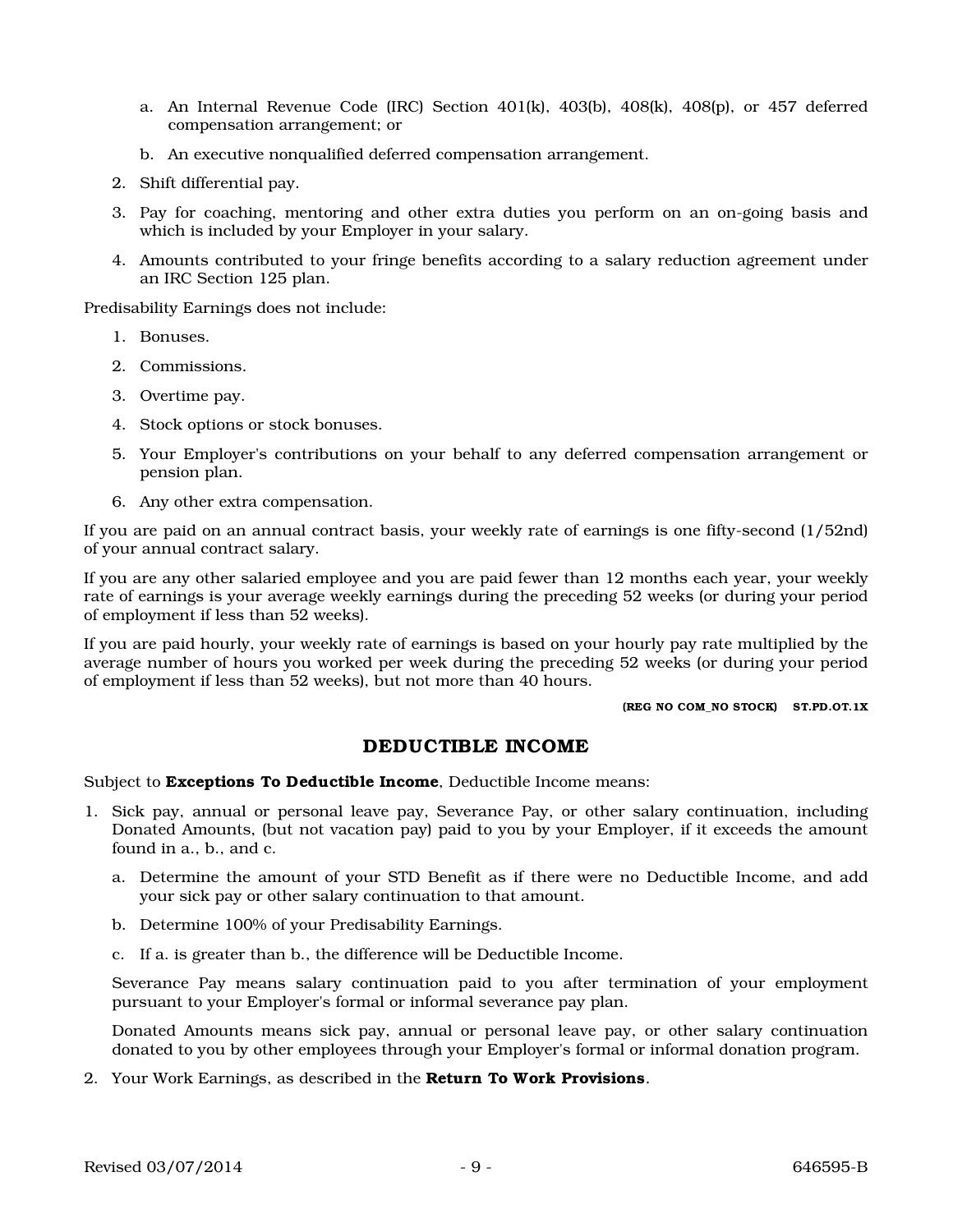- 3. Any amount you receive or are eligible to receive because of your disability under a state disability income benefit law or similar law.
- 4. Any amount you receive or are eligible to receive because of your disability under another group insurance coverage.
- 5. Any disability or retirement benefits you receive or are eligible to receive under your Employer's retirement plan, including a public employee retirement system, a state teacher retirement system, and a plan arranged and maintained by a union or employee association for the benefit of its members. You and your Employer's contributions will be considered as distributed simultaneously throughout your lifetime, regardless of how funds are distributed from the retirement plan.

If any of these plans has two or more payment options, the option which comes closest to providing you a monthly income for life with no survivors benefit will be Deductible Income, even if you choose a different option.

- 6. Any earnings or compensation included in Predisability Earnings which you receive or are eligible to receive while STD Benefits are payable.
- 7. Any amount you receive or are eligible to receive under any unemployment compensation law or similar act or law.
- 8. Any amount you receive or are eligible to receive from or on behalf of a third party because of your disability, whether by judgement, settlement or other method. If you notify us before filing suit or settling your claim against such third party, the amount used as Deductible Income will be reduced by a pro rata share of your costs of recovery, including reasonable attorney fees.
- 9. Any amount you receive by compromise, settlement, or other method as a result of a claim for any of the above, whether disputed or undisputed.

ST.DI.OR.1X

# EXCEPTIONS TO DEDUCTIBLE INCOME

Deductible Income does not include:

- 1. Any cost of living increase in any Deductible Income other than Work Earnings, if the increase becomes effective while you are Disabled and while you are eligible for the Deductible Income.
- 2. Reimbursement for hospital, medical, or surgical expense.
- 3. Reasonable attorneys fees incurred in connection with a claim for Deductible Income.
- 4. Benefits from any individual disability insurance policy.
- 5. Group credit or mortgage disability insurance benefits.
- 6. Accelerated death benefits paid under a life insurance policy.
- 7. Benefits from the following:
	- a. Profit sharing plan.
	- b. Thrift or savings plan.
	- c. Deferred compensation plan.
	- d. Plan under IRC Section 401(k), 408(k), 408(p), or 457.
	- e. Individual Retirement Account (IRA).
	- f. Tax Sheltered Annuity (TSA) under IRC Section 403(b).
	- g. Stock ownership plan.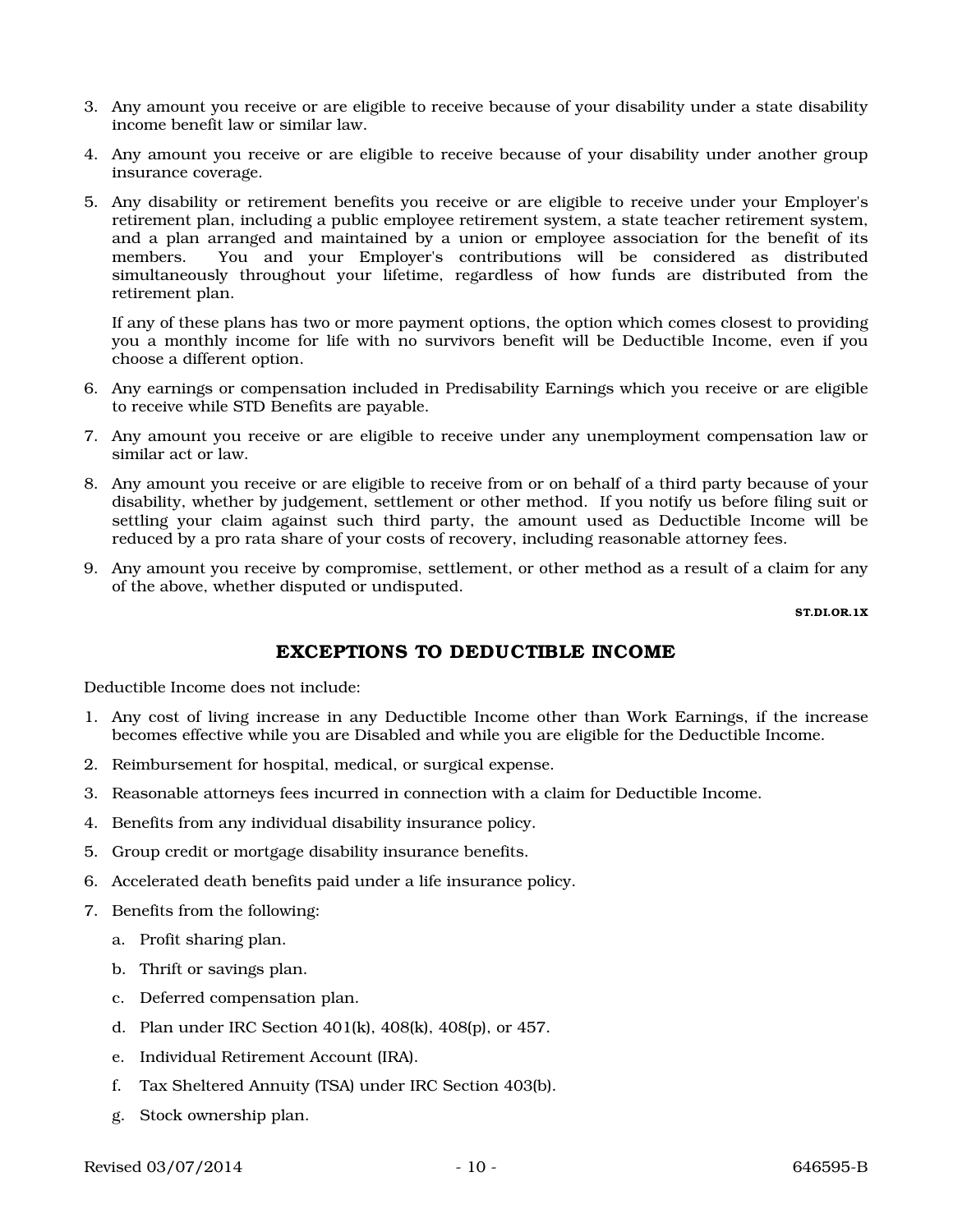h. Keogh (HR-10) plan.

## RULES FOR DEDUCTIBLE INCOME

A. Weekly Equivalents

Each week we will determine your STD Benefit using the Deductible Income for the same weekly period, even if you actually receive the Deductible Income in another week.

If you are paid Deductible Income in a lump sum or by a method other than weekly, we will determine your STD Benefit using a prorated amount. We will use the period of time to which the Deductible Income applies. If no period of time is stated, we will use a reasonable one.

B. Your Duty To Pursue Deductible Income

You must pursue Deductible Income for which you may be eligible. We may ask for written documentation of your pursuit of Deductible Income. You must provide it within 60 days after we mail you our request. Otherwise, we may reduce your STD Benefits by the amount we estimate you would be eligible to receive upon proper pursuit of the Deductible Income.

C. Pending Deductible Income

We will not deduct pending Deductible Income until it becomes payable. You must notify us of the amount of the Deductible Income when it is approved. You must repay us for the resulting overpayment of your claim.

D. Overpayment Of Claim

We will notify you of the amount of any overpayment of your claim under any group disability insurance policy issued by us. You must immediately repay us. You will not receive any STD Benefits until we have been repaid in full. In the meantime, any STD Benefits paid, including the Minimum STD Benefit, will be applied to reduce the amount of the overpayment. We may charge you interest at the legal rate for any overpayment which is not repaid within 30 days after we first mail you notice of the amount of the overpayment.

#### ST.RU .OT.1

### SUBROGATION

If STD Benefits are paid or payable to you under the Group Policy as the result of any act or omission of a third party, we will be subrogated to all rights of recovery you may have in respect to such act or omission. You must execute and deliver to us such instruments and papers as may be required and do whatever else is needed to secure such rights. You must avoid doing anything that would prejudice our rights of subrogation.

If you notify us before filing suit or settling your claim against such third party, the amount to which we are subrogated will be reduced by a pro rata share of your costs of recovery, including reasonable attorney fees. If suit or action is filed, we may record a notice of payments of STD Benefits, and such notice shall constitute a lien on any judgement recovered.

If you or your legal representative fail to bring suit or action promptly against such third party, we may institute such suit or action in our name or in your name. We are entitled to retain from any judgement recovered the amount of STD Benefits paid or to be paid to you or on your behalf, together with our costs of recovery, including attorney fees. The remainder of such recovery, if any, shall be paid to you or as the court may direct.

ST.SG.OT.1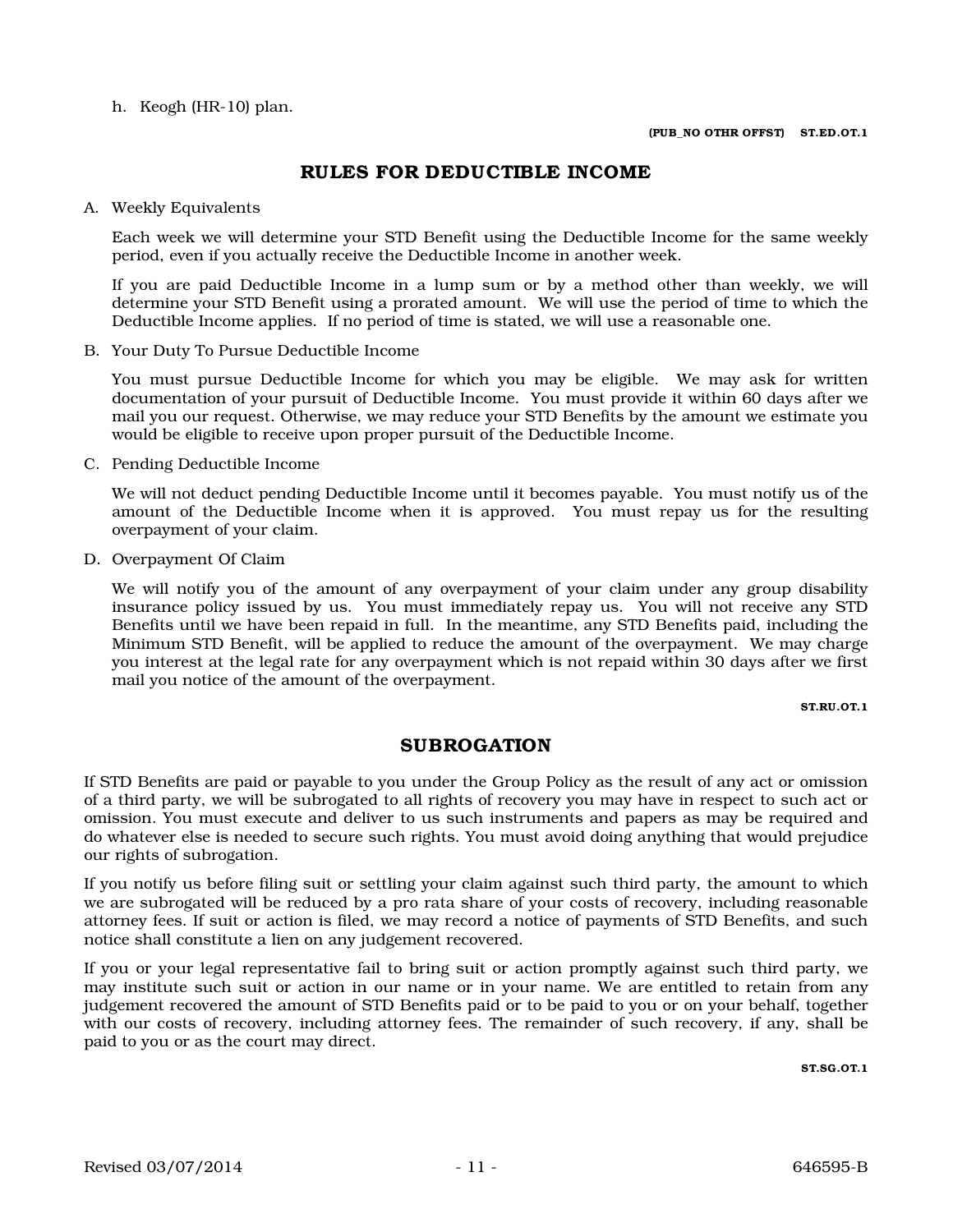### BENEFITS AFTER INSURANCE ENDS OR IS CHANGED

During each period of continuous Disability, we will pay STD Benefits according to the terms of the Group Policy in effect on the date you become Disabled. Your right to receive STD Benefits will not be affected by:

- 1. Any amendment to the Group Policy that is effective after you become Disabled; or
- 2. Termination of the Group Policy after you become Disabled.

ST.BA.OT.1

#### EFFECT OF NEW DISABILITY

If a period of Disability is extended by a new cause while STD Benefits are payable, STD Benefits will continue while you remain Disabled. However, 1 and 2 below will apply.

- 1. STD Benefits will not continue beyond the end of the original Maximum Benefit Period.
- 2. All provisions of the Group Policy, including the **Disabilities Excluded From Coverage** and Limitations sections, will apply to the new cause of Disability.

ST.ND.OT.1

### DISABILITIES EXCLUDED FROM COVERAGE

A. War

You are not covered for a Disability caused or contributed to by War or any act of War. War means declared or undeclared war, whether civil or international, and any substantial armed conflict between organized forces of a military nature.

B. Intentionally Self-Inflicted Injury

You are not covered for a Disability caused or contributed to by an intentionally self-inflicted Injury, while sane or insane.

C. Work Related

You are not covered for a Disability arising out of or in the course of any employment for wage or profit.

D. Violent Or Criminal Conduct

You are not covered for a Disability caused or contributed to by your committing or attempting to commit an assault or felony, or actively participating in a violent disorder or riot. Actively participating does not include being at the scene of a violent disorder or riot while performing your official duties.

(NONOCC) ST.XD.OT.1X

#### LIMITATIONS

#### A. Care Of A Physician

You must be under the ongoing care of a Physician in the appropriate specialty as determined by us during the Benefit Waiting Period. No STD Benefits will be paid for any period of Disability when you are not under the ongoing care of a Physician in the appropriate specialty as determined by us.

B. Occupational Benefits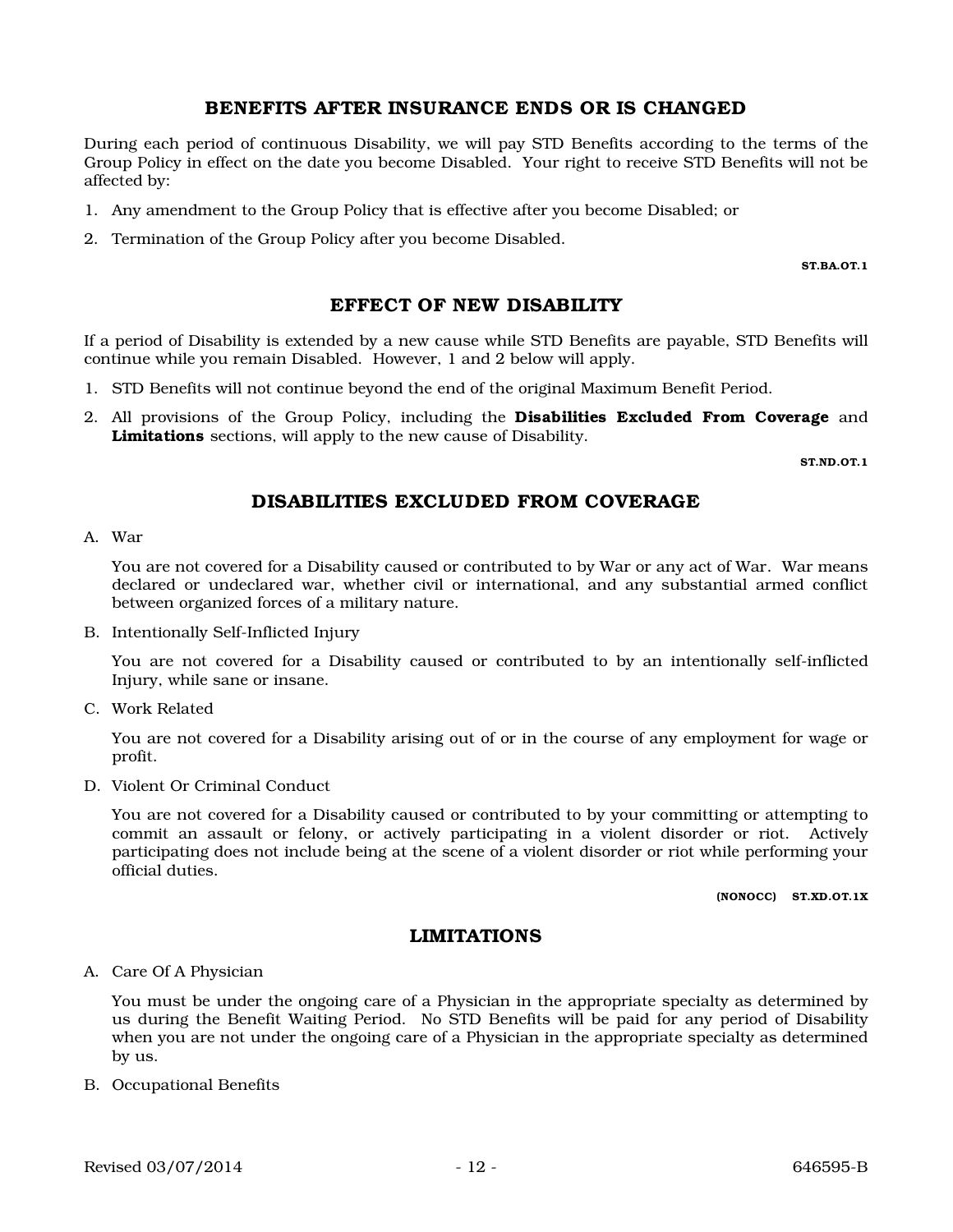No STD Benefits will be paid for any period when you are eligible to receive benefits for your Disability under a workers' compensation law or similar law. If your claim for these benefits is accepted, compromised or settled (whether disputed or undisputed), you must repay us for the full amount of any payments we make to you while your claim for occupational benefits is pending.

C. Imprisonment

No STD Benefits will be paid for any period of Disability when you are confined for any reason in a penal or correctional institution.

D. Rehabilitation Program

No STD Benefits will be paid for any period of Disability when you are not participating in good faith in a plan, program or course of medical treatment or vocational training or education approved by us unless your Disability prevents you from participating.

ST.LM.OT.1X

### CLAIMS

A. Filing A Claim

Claims should be filed on our forms. If you do not receive our forms within 15 days after you ask for them, you may submit your claim in a letter to us. The letter should include the date Disability began, and the cause and nature of the Disability.

B. Time Limits On Filing Proof Of Loss

You must give us Proof Of Loss within 90 days after the end of the Benefit Waiting Period. If you cannot do so, you must give it to us as soon as reasonably possible, but not later than one year after that 90-day period. If Proof Of Loss is filed outside these time limits, your claim will be denied. These limits will not apply while you lack legal capacity.

C. Proof Of Loss

Proof Of Loss means written proof that you are Disabled and entitled to STD Benefits. Proof Of Loss must be provided at your expense.

For claims of Disability due to conditions other than Mental Disorders, we may require proof of physical impairment that results from anatomical or physiological abnormalities which are demonstrable by medically acceptable clinical and laboratory diagnostic techniques.

D. Documentation

Completed claims statements, a signed authorization for us to obtain information, and any other items we may reasonably require in support of a claim must be submitted at your expense. If the required documentation is not provided within 45 days after we mail our request, your claim may be denied.

E. Investigation Of Claim

We may investigate your claim at any time.

At our expense, we may have you examined at reasonable intervals by specialists of our choice. We may deny or suspend STD Benefits if you fail to attend an examination or cooperate with the examiner.

F. Time Of Payment

We will pay STD Benefits within 30 days after you satisfy Proof Of Loss.

STD Benefits will be paid to you at the end of each week you qualify for them. STD Benefits remaining unpaid at your death will be paid to your estate.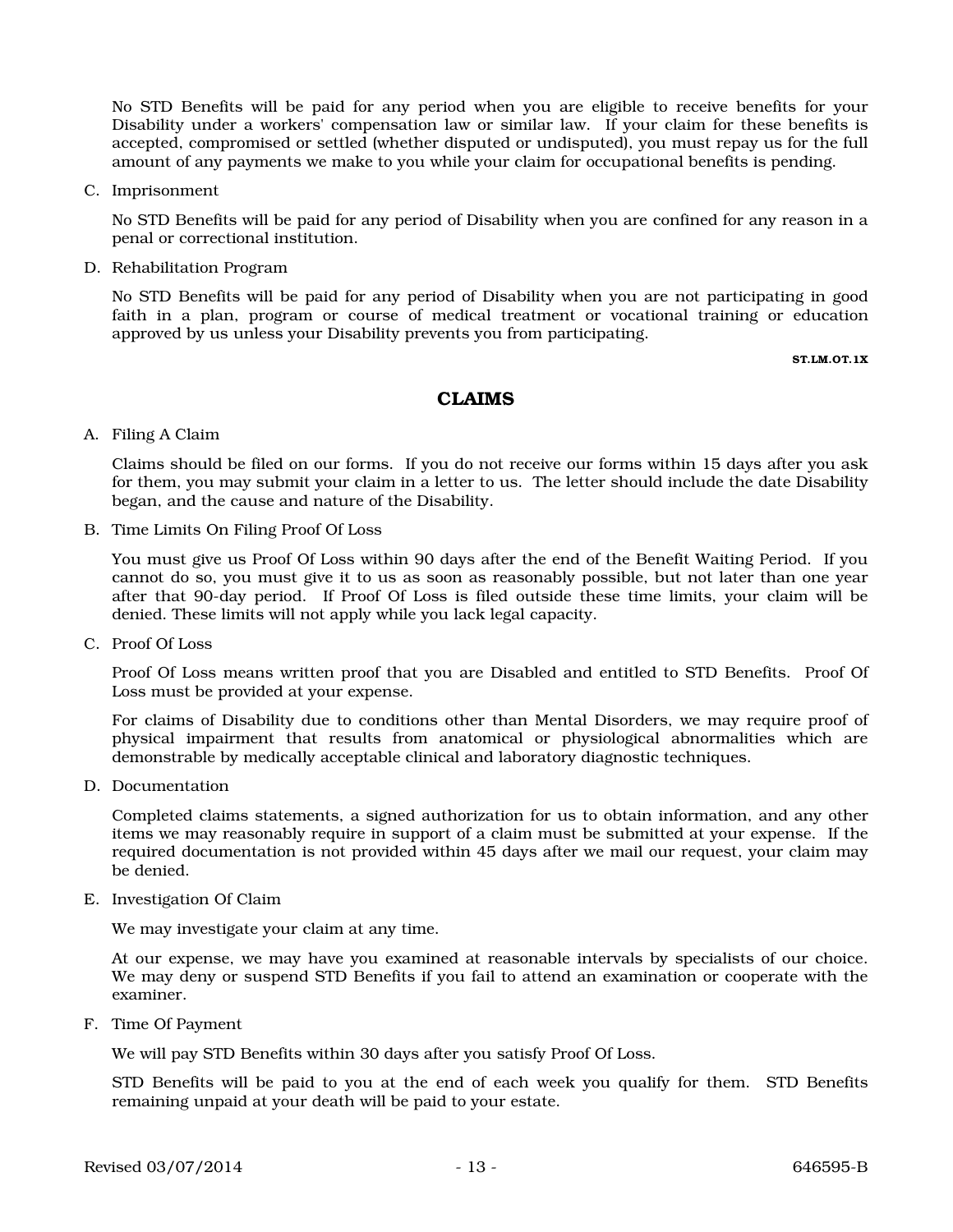#### G. Notice Of Decision On Claim

We will evaluate your claim promptly after you file it, and within 30 days after receipt of your claim we will send written notification we have received it. Within 45 days after we receive your claim we will send you: (a) a written decision on your claim; or (b) a notice that we are extending the period to decide your claim for 30 days. We will render a written decision or request an extension no later than 30 days after our receipt of Proof Of Loss. Before the end of this extension period we will send you: (a) a written decision on your claim; or (b) a notice that we are extending the period to decide your claim for an additional 30 days. If an extension is due to your failure to provide information necessary to decide the claim, the extended time period for deciding your claim will not begin until you provide the information or otherwise respond.

If we extend the period to decide your claim, we will notify you of the following: (a) the reasons for the extension; (b) when we expect to decide your claim; (c) an explanation of the standards on which entitlement to benefits is based; (d) the unresolved issues preventing a decision; and (e) any additional information we need to resolve those issues.

If we request additional information, you will have 45 days to provide the information. If you do not provide the requested information within 45 days, we may decide your claim based on the information we have received.

If we deny any part of your claim, you will receive a written notice of denial containing:

- a. The reasons for our decision.
- b. Reference to the parts of the Group Policy on which our decision is based.
- c. A description of any additional information needed to support your claim.
- d. Information concerning your right to a review of our decision.
- H. Review Procedure

If all or part of a claim is denied, you may request a review. You must request a review in writing within 180 days after receiving notice of the denial.

You may send us written comments or other items to support your claim. You may review and receive copies of any non-privileged information that is relevant to your request for review. There will be no charge for such copies. You may request the names of medical or vocational experts who provided advice to us about your claim.

The person conducting the review will be someone other than the person who denied the claim and will not be subordinate to that person. The person conducting the review will not give deference to the initial denial decision. If the denial was based on a medical judgement, the person conducting the review will consult with a qualified health care professional. This health care professional will be someone other than the person who made the original medical judgement and will not be subordinate to that person. Our review will include any written comments or other items you submit to support your claim.

We will review your claim promptly after we receive your request. Within 45 days after we receive your request for review we will send you: (a) a written decision on review; or (b) a notice that we are extending the review period for 45 days. If the extension is due to your failure to provide information necessary to decide the claim on review, the extended time period for review of your claim will not begin until you provide the information or otherwise respond.

If we extend the review period, we will notify you of the following: (a) the reasons for the extension; (b) when we expect to decide your claim on review; and (c) any additional information we need to decide your claim.

If we request additional information, you will have 45 days to provide the information. If you do not provide the requested information within 45 days, we may conclude our review of your claim based on the information we have received.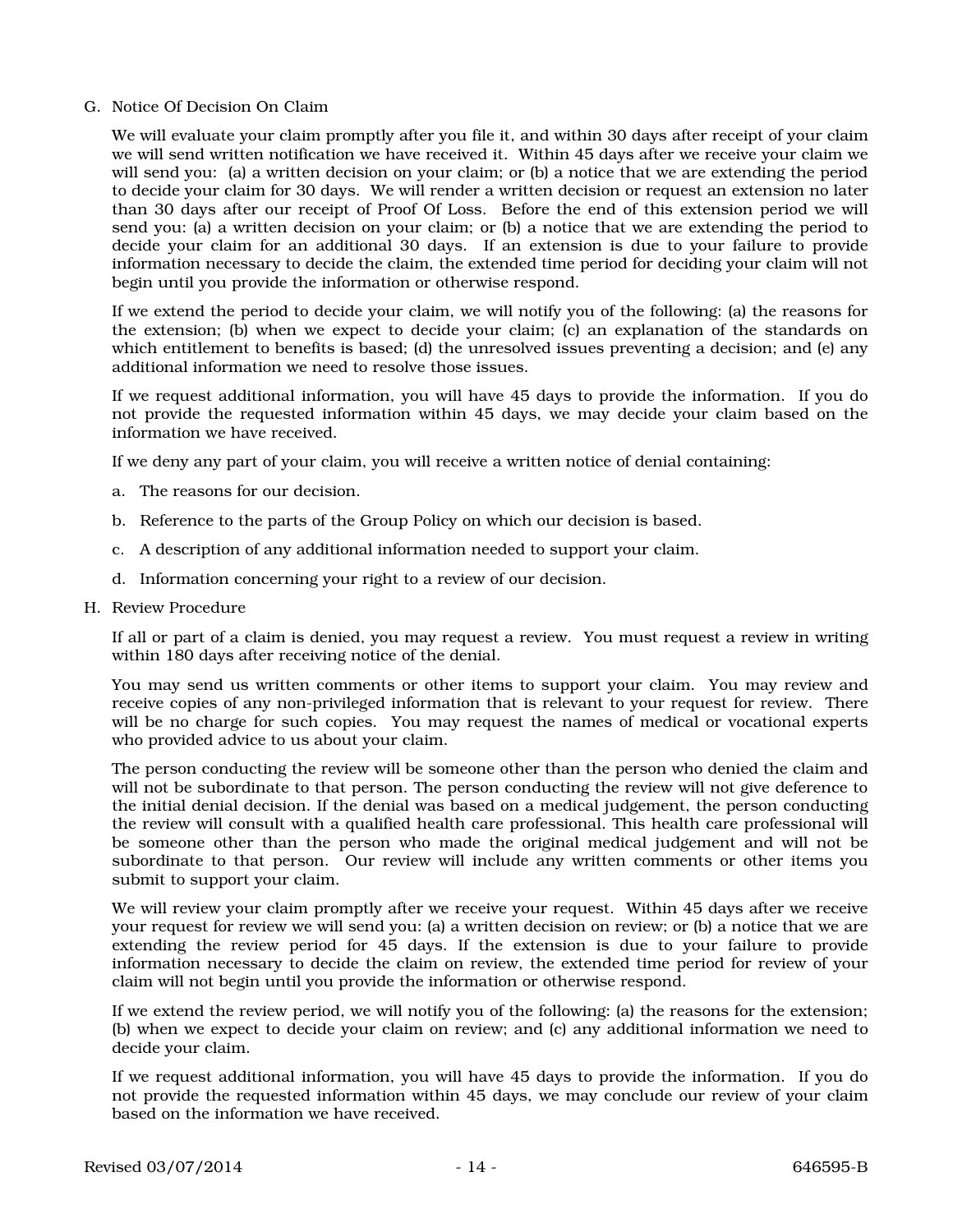If we deny any part of your claim on review, you will receive a written notice of denial containing:

- a. The reasons for our decision.
- b. Reference to the parts of the Group Policy on which our decision is based.
- c. Information concerning your right to receive, free of charge, copies of non-privileged documents and records relevant to your claim.
- I. Assignment

The rights and benefits under the Group Policy are not assignable.

(REV PUB WRDG) ST.CL.OR.2

### TIME LIMITS ON LEGAL ACTIONS

No action at law or in equity may be brought until 60 days after you have given us Proof Of Loss. No such action may be brought more than three years after the earlier of:

- 1. The date we receive Proof Of Loss; and
- 2. The time within which Proof Of Loss is required to be given.

ST.TL.OT.1

### INCONTESTABILITY PROVISIONS

A. Incontestability Of Insurance

Any statement you make to obtain or to increase insurance is a representation and not a warranty.

No misrepresentation will be used to reduce or deny a claim or contest the validity of insurance unless:

- 1. The insurance would not have been approved if we had known the truth; and
- 2. We have given you or any person claiming benefits a copy of the signed written instrument which contains your misrepresentation.

After insurance has been in effect for two years, during the lifetime of the insured, we will not use a misrepresentation to reduce or deny the claim, unless it was a fraudulent misrepresentation.

B. Incontestability Of The Group Policy

Any statement made by the Policyholder or Employer to obtain the Group Policy is a representation and not a warranty.

No misrepresentation by the Policyholder or your Employer will be used to deny a claim or to deny the validity of the Group Policy unless:

- 1. The Group Policy would not have been issued if we had known the truth; and
- 2. We have given the Policyholder or Employer a copy of a written instrument signed by the Policyholder or Employer which contains the misrepresentation.

The validity of the Group Policy will not be contested after it has been in force for two years, except for nonpayment of premiums or fraudulent misrepresentations.

ST.IN.OT.1

### CLERICAL ERROR, AGENCY AND MISSTATEMENT

A. Clerical Error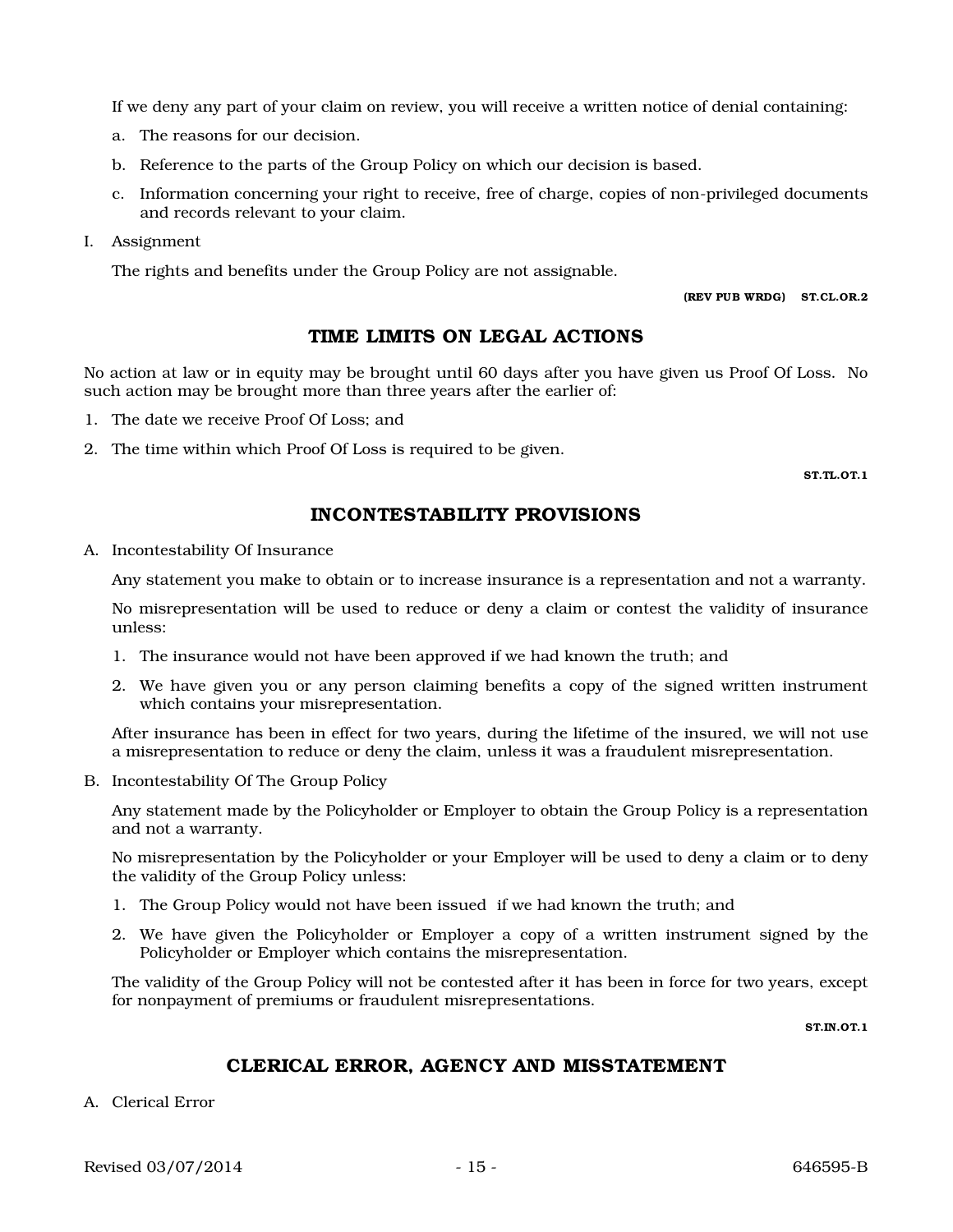Clerical error by the Policyholder, your Employer, or their respective employees or representatives will not:

- 1. Cause a person to become insured.
- 2. Invalidate insurance under the Group Policy otherwise validly in force.
- 3. Continue insurance under the Group Policy otherwise validly terminated.
- B. Agency

The Policyholder and your Employer act on their own behalf as your agent, and not as our agent. The Policyholder and your Employer have no authority to alter, expand or extend our liability or to waive, modify or compromise any defense or right we may have under the Group Policy.

C. Misstatement Of Age

If a person's age has been misstated, we will make an equitable adjustment of premiums, benefits, or both. The adjustment will be based on:

- 1. The amount of insurance based on the correct age; and
- 2. The difference between the amount paid and the amount which would have been paid if the age had been correctly stated.

ST.CE.OT.1

### TERMINATION OR AMENDMENT OF THE GROUP POLICY

The Group Policy may be terminated by us or the Policyholder according to its terms. It will terminate automatically for nonpayment of premium. The Policyholder may terminate the Group Policy in whole, and may terminate insurance for any class or group of Members, at any time by giving us written notice.

Benefits under the Group Policy are limited to its terms, including any valid amendment. No change or amendment will be valid unless it is approved in writing by one of our executive officers and given to the Policyholder for attachment to the Group Policy. If the terms of the certificate differ from the Group Policy, the terms stated in the Group Policy will govern. The Policyholder, your Employer, and their respective employees or representatives have no right or authority to change or amend the Group Policy or to waive any of its terms or provisions without our signed written approval.

We may change the Group Policy in whole or in part when any change or clarification in law or governmental regulation affects our obligations under the Group Policy, or with the Policyholder's consent.

Any such change or amendment of the Group Policy may apply to current or future Members or to any separate classes or groups of Members.

ST.TA.OT.1

#### DEFINITIONS

Annual Enrollment Period means the period designated each year by the Policyholder when you may change insurance elections.

Benefit Waiting Period means the period you must be continuously Disabled before STD Benefits become payable. No STD Benefits are payable for the Benefit Waiting Period. See Coverage Features.

Contract means the Group Benefits Contract executed between us and the Policyholder and which incorporates this Group Policy as an exhibit and part of the agreement between us and the Policyholder.